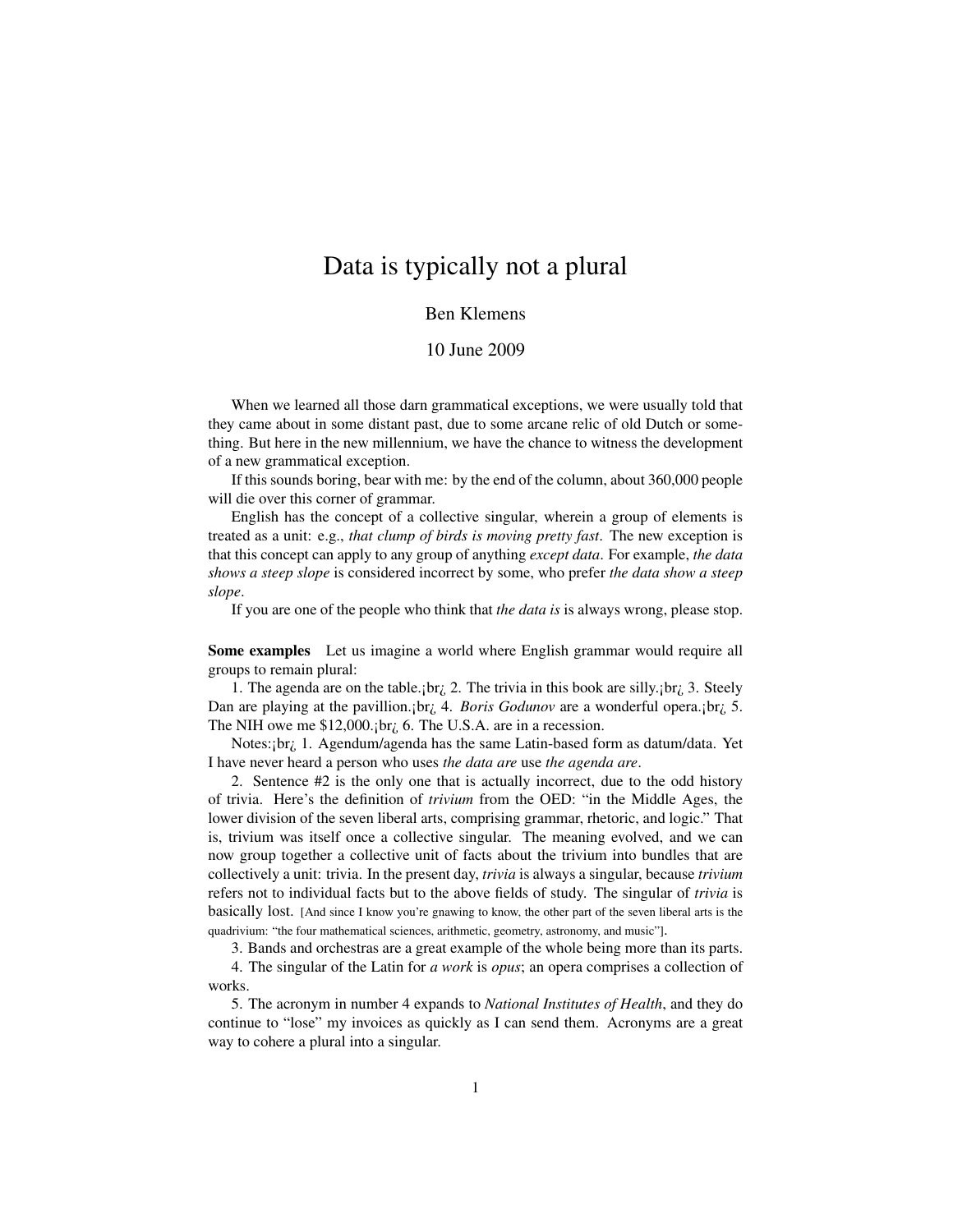6. The 360,000 casualties mentioned above come from #5: the question of whether *the U.S.A. are* or *the U.S.A. is* is the difference between a Confederacy and a Federation, and was basically resolved by a civil war<sup>[1](#page-1-0)</sup>. People fought and died over the question of whether a set of elements should be taken as separate elements or a unit, just a box of parts or a coherent whole.

We use the collective singular when the collective is more than the sum of its parts. Spaghetti is a dish that has little in common with eating one spaghetto at a time. As such, *the data is* implies that we can learn something from the data as a whole that we don't learn by looking at one line at a time, while *the data are* implies that there is no added value to aggregating a list of points to form a whole, and thus embodies a profoundly pessimistic view that Statistics are not worth studying.

More mundane examples still reveal different points of view. Both *the flock of birds are flying* and *the flock of birds is flying* are correct, but one or the other probably sounds off to you. Maybe you flinched when I wrote *agendum/agenda has* at bullet point one above. Here, grammar is a window to the soul. I think that some people generally lean toward seeing the parts and some generally lean toward seeing the whole. [Linguist readers are welcome to leave citations regarding my claim in the comments.] In one case this difference in thinking led to a war, but in most cases it seems to just lead to people correcting other folks' grammar when the grammar really just reflects a difference in perception.

[Oh, and *hair* is an interesting case: there's a form *your hairs* for a set of items that is not to be taken as a whole, and *your hair* referring to the whole mop on your head. It'd be great if we'd evolved more pairs like that, like maybe *datums* and *data*.]

The math section Let's get back to *data*, which is in the mathematical realm. Precision matters in math, and grammar needs to follow along. The sentence *that set of numbers is prime* is incoherent: only the individual numbers can be prime; a set can't be prime. The sentence *that set of numbers are dense* is incoherent: only the set as a whole can be dense; individual numbers are not dense. We thus need both *the set of numbers is* and *the set of numbers are* in our grammar.

Similarly with data: sometimes we are looking at the gestalt, such as a statistic like the estimates of a regression parameter or whether the line implied by the collective slopes upwards; sometimes we are looking at the individual elements, such as when we point out that all the numbers are positive. *The data are a matrix* is anacoluthon: on the left-hand side of the *are*, we refer to a plural, while on the right-hand side, we have a singular; the sentence reduces to *a plural = a singular*. It's a perfect demonstration that the left-hand side is meant to be taken as a collective singular, as expressed perfectly by *the data is a matrix*.

So, a simple rule for authors:

- If by *the data* you mean *the data points*, then *data* is a plural noun.
- If by *the data* you mean *the data set*, then *data* is a singluar noun.

As a reader, that means that the grammar gives you one more clue as to the author's intent. Good grammar is wonderful that way.

<span id="page-1-0"></span><sup>1</sup>[http://itre.cis.upenn.edu/˜myl/languagelog/archives/002663.html](http://itre.cis.upenn.edu/~myl/languagelog/archives/002663.html)